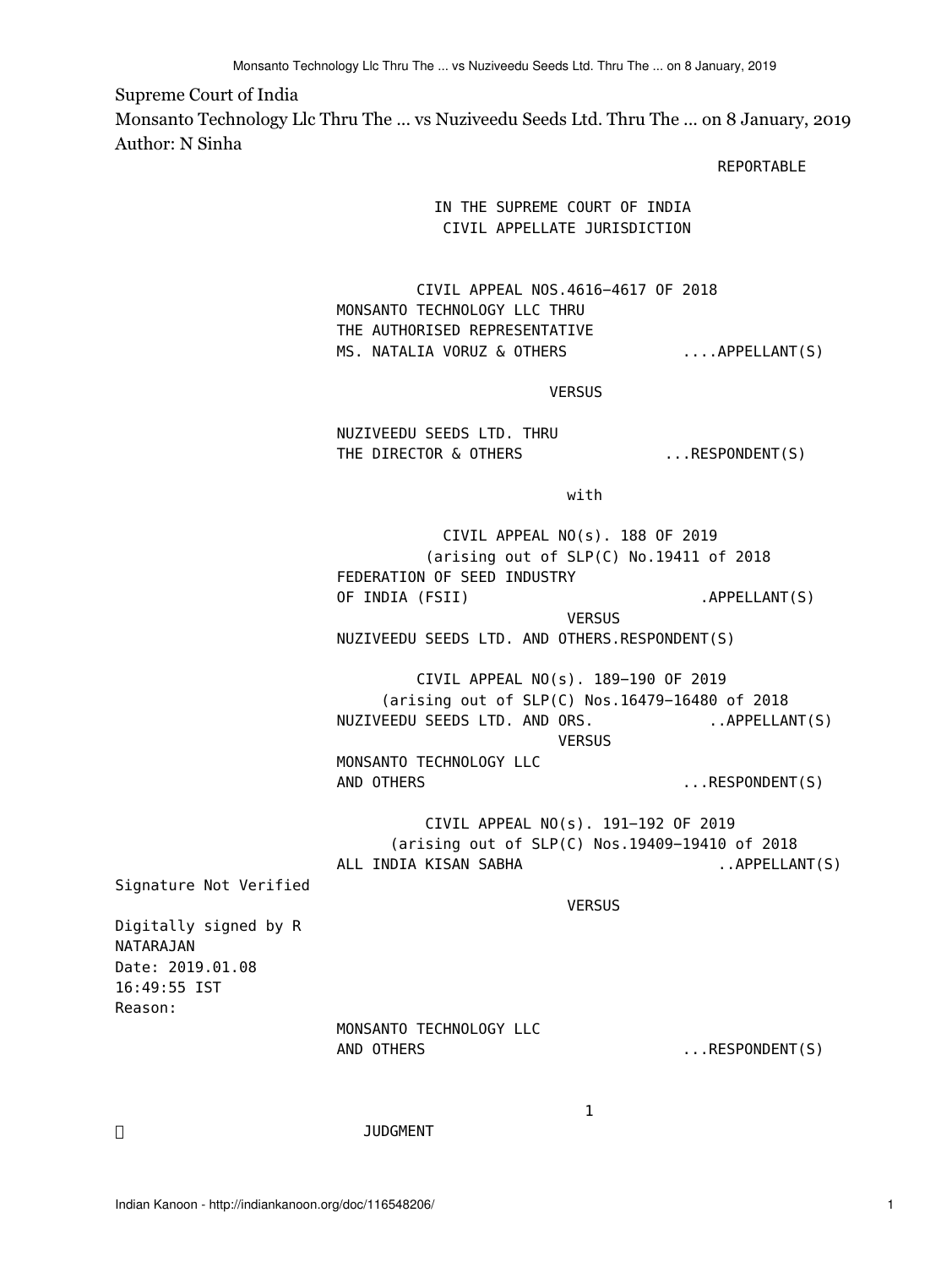NAVIN SINHA, J.

Leave granted.

2. The appellants/plaintiffs in Civil Appeal Nos.4616−4617 of 2018 instituted Civil Suit (Comm) No. 132 of 2016 seeking permanent injunction against the defendants from using the trademark BOLGARD and BOLGARD II brand cotton technology, violating the registered patent no. 214436 of the plaintiffs, and also to further restrain the defendants from selling and or using seeds/hybrid seeds bearing the patented technology, infringing the registered patent of the plaintiffs, along with rendition of accounts. The parties shall, for convenience, be referred to by their position in the original suit.

3. The plaintiffs pursuant to their patent rights had entered into a sub□icence agreement dated 21.02.2004 with the defendants for an initial period of ten years. The agreement entitled the defendants to develop Genetically Modified Hybrid Cotton Planting Seeds with help of the plaintiffs technology and to commercially exploit the same subject to the limitations prescribed in the agreement. The agreement also provided for payment of licence fee/trait value by the defendants, for use of the plaintiffs patented technology. The agreement after extension was ultimately terminated by the plaintiffs on 14.11.2015 due to disputes regarding payment of licence fee/trait value in view of subsequent price control regime introduced by the State, and to which the defendants required adherence by the plaintiffs. The plaintiffs filed an application for injunction under Order 39, Rule 1 and 2 of the Code of Civil Procedure (hereinafter referred to as the Code), to restrain the defendants from using their registered trade mark in violation of the registered patent during the pendency of the suit in view of the termination of the agreement.

4. The defendants in their written statement inter alia contended that their rights were protected under the Protection of Plant Varieties and Farmers Rights Act, 2001 (hereinafter referred to as the PPVFR Act). The suit patent was bad because claims 1 $\Box$ 24 were process claims concerning genetic engineering or biotechnology method to insert Nucleic Acid Sequence (NAS) into a plant cell as in claim 25−27 practiced in laboratory conditions, unlike the complete biological process adopted by the defendants. The NAS was a chemical composition incapable of reproducing itself and was thus not a micro $\Box$ organism. Only on insertion into a plant, a living organism, it imparts Bt.trait (insect resistance) to the living organism. The defendants also filed a counter claim no.51 of 2016 seeking revocation of the patent under Section 64 of the Act, as being in violation of Section 3(j) of the Patents Act (hereinafter referred to as the Act) in respect of plants and seeds that contained DNA sequences, denying any infringement.

5. The learned Single Judge on 28.03.2017, while deciding the plaintiffs application for injunction, observed that the issues arising in the suit necessarily required formal proof, particularly expert opinion, which in complicated matters like that of patent were crucial for ascertaining the breadth of the monopoly granted by the specifications of a patent claim. The nature and extent of the patent claim was more properly a matter to be examined after pleadings were complete and evidence adduced on the issues arising, which did not merit comments at the stage of interim injunction. Considering the existing patent registered under Section 48 of the Act, it was ordered that during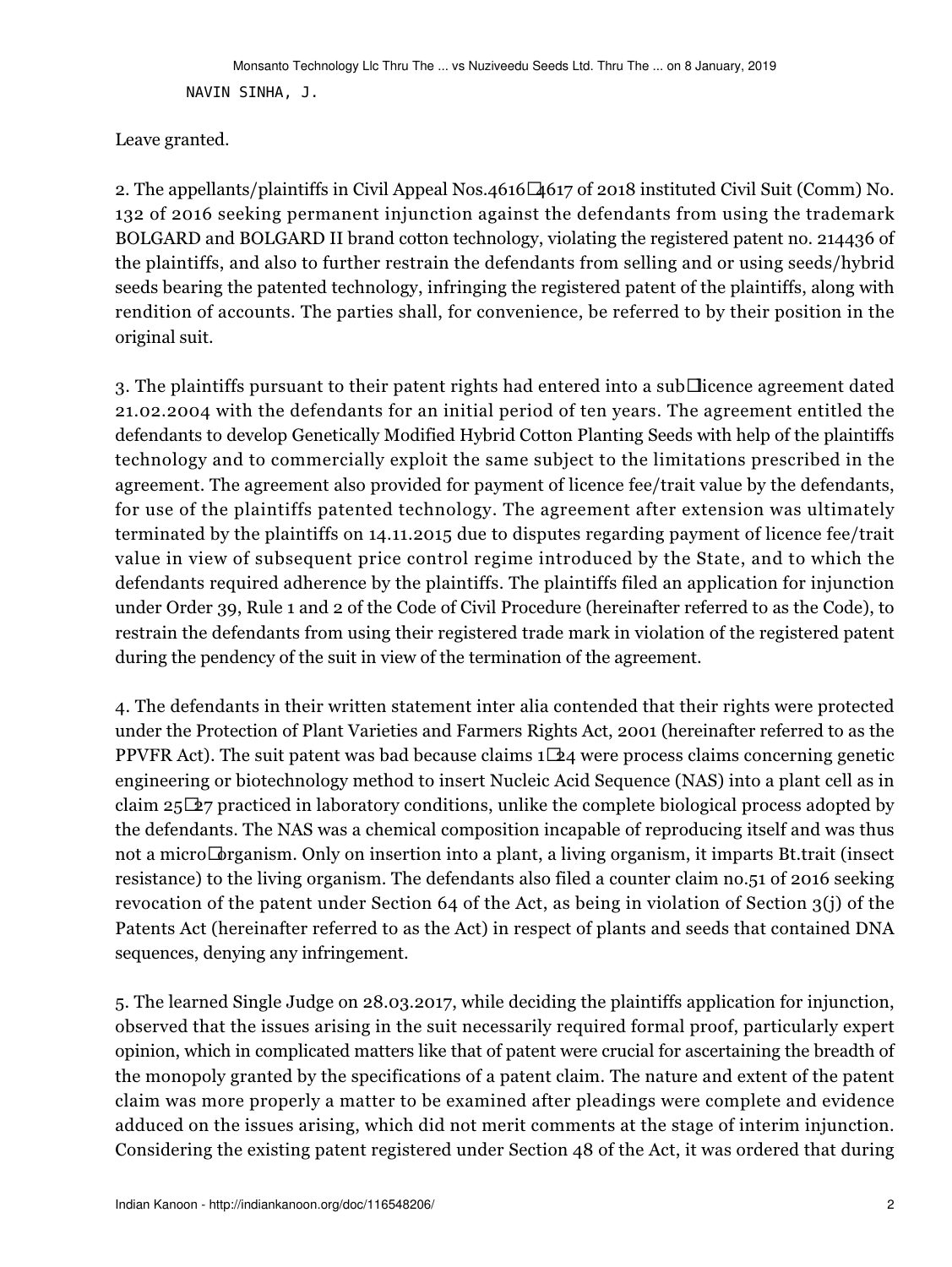the pendency of the suit, the parties shall remain bound by their respective obligations under the sub−licence agreement and that the licence fee/trait value payable by the defendant shall be governed by the laws in force. The learned Single Judge simultaneously only issued notice on the counter claim no.51 of 2016. The order of injunction dated 28.03.2017, therefore did not deal with or consider the counter claim. It was prima facie observed that the defendants having had the advantage of a sub−licence ever since 2004, appeared unjustified in contending that they were not bound by the obligations under the agreement in view of the claimed statutory protections vis−à−vis the suit patent or the registered trademarks. Prima facie opining that the termination of the sub⊡icence agreement by the plaintiffs on 14.11.2015 appeared unjustified in view of the statutory price restrictions, the termination was held not to be of any consequence.

6. Aggrieved, both the Plaintiffs and the defendants preferred appeals. The Division Bench dismissed the plaintiffs appeal upholding the defendants contention with respect to patent exclusion under Section 3(j) of the Act and that the plaintiffs were at liberty to claim registration under the PPVFR Act, as the two Acts were not complementary, but exclusive in the case of all processes and products falling under Section 3(j) of the Act. Consequentially, the defendants counter claim succeeded. The suit was, however, permitted to continue with regard to the claim for damages and other reliefs. The plaintiffs were required to continue with their obligations under the sub−licence agreement including payment of licence fee/trait value by the defendants in accordance with law.

7. We have heard learned senior counsel Dr. Abhishek Manu Singhvi, Sri Kapil Sibal, Sri Neeraj Kaul, Sri K.V. Vishwanathan, Sri Arvind P. Datar, Sri Jayant Bhushan, Sri Krishnan Venugopal, Sri Shyam Divan and Sri Sanjiv Sen, and learned counsel Sri Prasahant Bhushan and Ms. Anandita Mitra on behalf of the parties.

8. Dr. Abhishek Manu Singhvi contended that the plaintiffs suit was for injunction restraining infringement of an existing and valid patent. The lack of patentability was never an issue in the suit. The defendants argued lack of patentability to invalidate the primary issue relating to infringement only. The counter claim for revocation of the patent as unpatentable, was neither argued nor adjudicated by the learned Single Judge. Only notice was issued on the counter claim bearing no.51 of 2016 while counter claim bearing no.50 of 2016 challenging the termination of sub□ licence agreement was withdrawn. The issue for existence of the patent, patent exclusion under Section 3(j) of the Act was a heavily mixed question of law and facts requiring formal proof and expert evidence, to be considered at the hearing of the suit, as rightly observed by the Single Judge. The defendants in their memo of appeal themselves contended that the issue regarding existence of the patent and/or its revocation could not have been decided summarily by the learned Single Judge as these were matters which required evidence and could be adjudicated only at the final trial of the suit. The plaintiffs claims were under 25 $\Delta$ 7 only. The process claims 1 $\Delta$ 4 was never an issue in consideration before the Single Judge and yet the Division Bench delved into the same and held the process claims to be bad also.

9. The plaintiffs had never consented to a summary adjudication regarding the validity of its patent. The consent referred to by the Division Bench, had been given only to decide whether the plaintiffs patent had been infringed or not, as also the scope of the patent, so as to allow or disallow the relief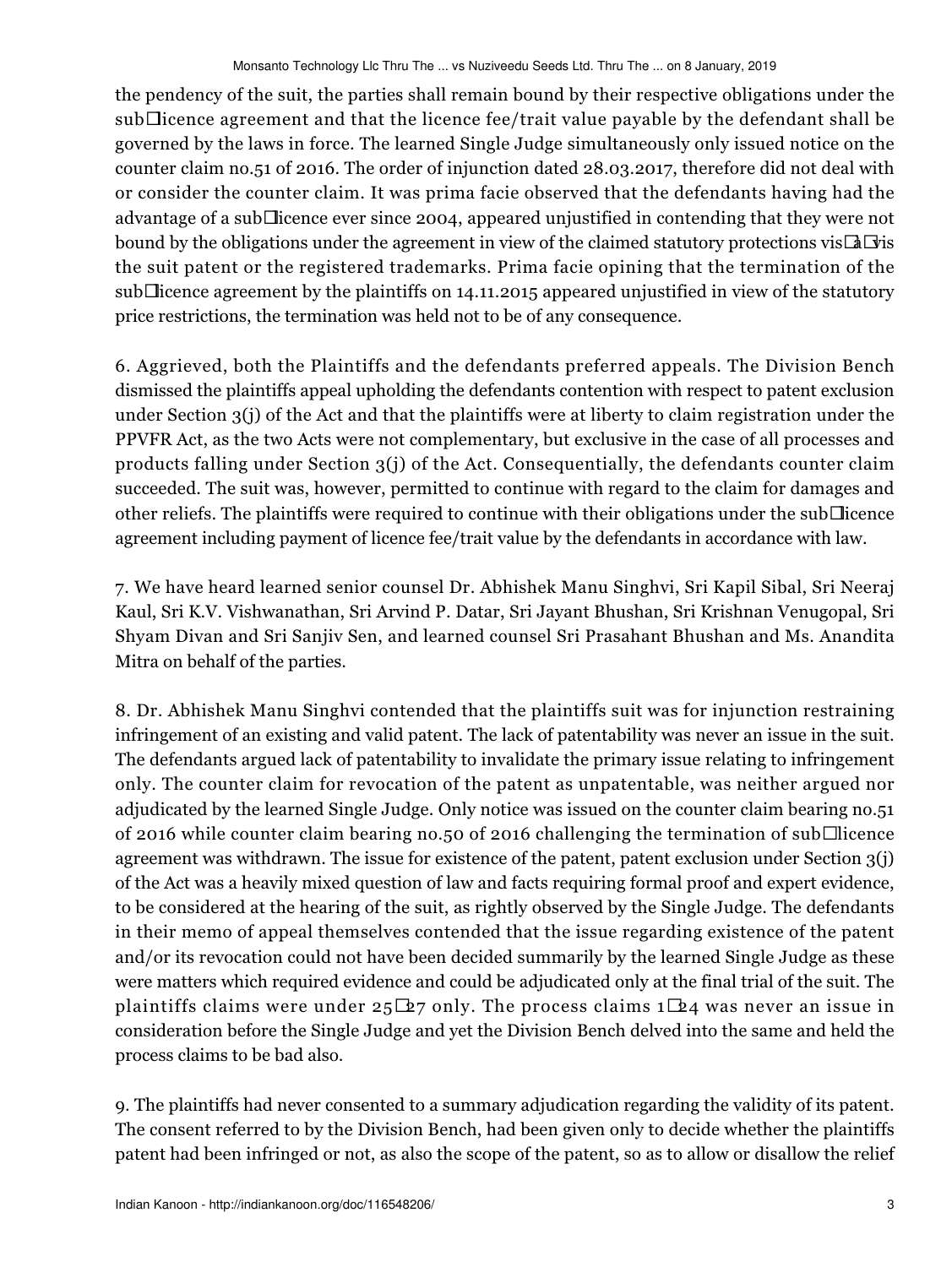of injunction. It is incomprehensible that the plaintiffs holding a valid registered patent under the Act nonetheless would have agreed to a summary consideration and validation/invalidation of the patent. The patent comprises of a DNA construct or nucleotide sequence in claim 25−27 comprising of three different components, i.e. (i) a promoter (ii) a man−made gene for the production of Cry2Ab 5−endotoxin and, (iii) a third component for the production of a transit peptide 6. The DNA construct so created did not exist in nature and upon insertion into a plant confers insect tolerant trait. A plant is next produced as a fusion protein which comprises the Cry2Ab S $□$ endotoxin 7 bonded with the transit peptide. The subject patent claims use of bacillus thuringiensis strain and the development of two genes designated Cry2Aa and Cry2Ab. Each gene sequence is known for its ability to synthesize proteins with pesticidal properties. The NAS is not a living organism but a chemical created in a laboratory. The event which is the positioning of the NAS at a unique location in the genome of a plant cell is a separate, subsequent and entirely different invention for which the plaintiffs have obtained a different patent no. 232681 and which is not the subject matter of the present suit. In this case, the invention is the NAS and the target of the invention is its use in a plant cell. The property of the NAS is what makes the plant produce and localize the toxin protein in a specific location in the plant cell so as to make the toxin protein present throughout the plant, in pesticidal effective levels and still produce agronomically stable plants. Relying on Marker −Assisted Recurrent Backcrossing in Cultivar Development by Guoyou et.al, it was submitted a NAS gene once inserted into a plant, was removable and did not become part of the plant genome, to lose its patentable characteristics. These were matters to be considered in the suit on basis of expert evidence.

10. Shri Vishwanathan and Shri Datar for the defendant have adopted directly and mutually contradictory stands by contending that claims 25−27 are product claims, namely parts of a plant, and subsequently that the said claims are essentially biological process claims. Claims 1−24 are not excluded under Section 3(j) being essentially biological processes as there exists significant human intervention. Dr. Singhvi very fairly admitted that he was not in a position to support the termination of the sub−licence agreement and that the plaintiffs claims for licence fee/trait value had to be in accordance with the statutory price regime. The seeds from the plaintiffs patented technology were the highest selling compared to similar other seeds. The plaintiffs have no intention to sue any Indian farmer for violation of patent. It was lastly submitted that either this Court may remand the entire matter for adjudication of the patent issue and infringement or decide the patent issue and then remand the suit for other issues.

11. Shri Kapil Sibbal contended that a chemical/gene/DNA construct is not a plant variety, and is not eligible for protection under the PPVFR Act. A gene cannot be a plant variety and it would be denied such registration on account of lack of fulfillment of the conditions precedent in Section 2(za) read with Sections 14 and 15. A gene cannot be a plant grouping, within a single botanical taxon of the lowest rank, which in simple terms means that it cannot belong to the lowest rank of a plant, namely a species. The PPVFR Act came into effect from 2007 and in the last 11 years, no infringement action has been filed under the same or injunction obtained. The department of bio $\Box$ echnology on their official website has acknowledged the role agro $\Box$ biotechnology has to play in feeding billion plus mouths in this country and the role that novel genes can play to deal with biotic and abiotic stresses, enhance productivity and nutritional quality.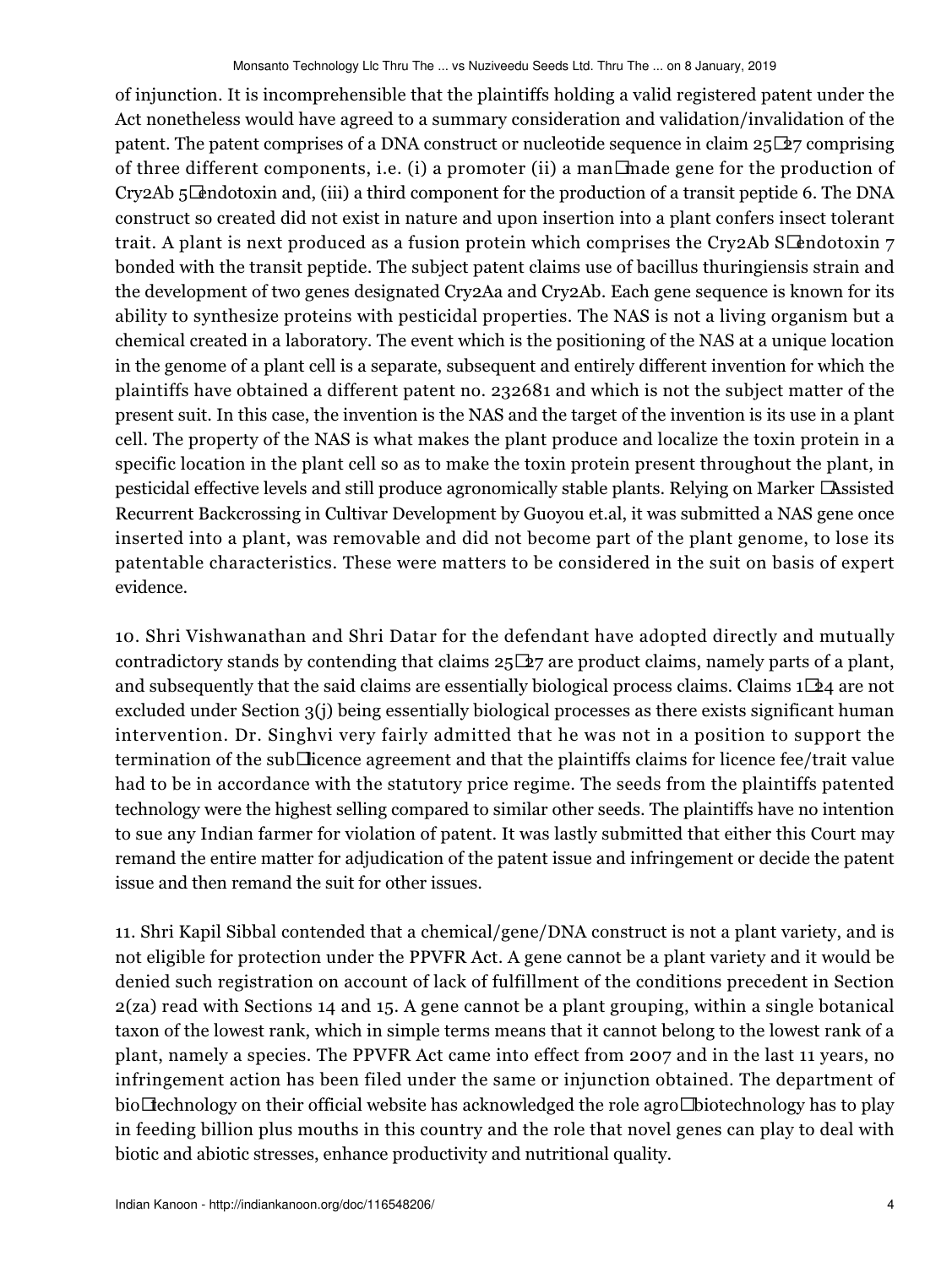12. Sri Neeraj Kaul submitted that the patented NAS is not the creation of any biological process. The correct admixture of the promoter, the man made gene for the production of Cry2Ab endotoxin and the 3rd component for the production of the transit peptide leading to the DNA construct, is entirely the creation of the human intervention. The Division Bench wrongly holds the invention to be a plant variety. It is only plant varieties and seeds which are covered by the PPVFR Act. The Patent Act and the PPVFR Act are mutually exclusively.

13. Shri Vishwanathan leading the arguments on behalf of the defendants submitted that no patent rights can be exercised with respect to genetically modified cotton planting seeds being developed by the defendants through conventional breeding methods and sold to the farmers. If the patent rights of the plaintiffs be accepted, then the regime provided under the PPVFR Act for plant intellectual property with respect to genetically modified plants would be entirely defeated. The plaintiffs claim was essentially of a breeder for developing a variety and therefore its donor seed containing the NAS was registerable under the PPVFR Act and they were entitled to benefit sharing under Section 26 after such registration. No patent could be granted in a plant, or part of a plant, under Section 3(j) of the Act. Patent infringement analysis involves two steps: the proper construction of asserted claims and the determination as to whether the product infringes the asserted claim as properly construed. The plaintiffs claim to patent was never for a chemical sequence in a vial. The plaintiffs claimed invention was only an improvement on prior art where it claimed that it had found a way to have a plant produce a higher level of expression of the endotoxin protein by localizing it to the plastid thereby reducing insect tolerance and at the same time producing morphologically normal plants. The plaintiffs were also precluded from claiming rights on the genetically modified Bt. cotton seeds on basis of prosecution history estoppel. The order of the Division bench being based on consent; it is not open for the plaintiffs to contend to the contrary now.

14. Shri Datar submitted that the product in claim 25−27 for NAS is a chemical is false, because any chemical that is inserted into a plant is not capable of being passed on to the seeds of that plant and to the future progeny as the chemical will be metabolized by the plant itself and will never be transmitted to its seeds. Further, the NAS, by the wording of claims 25−27 itself, is a plant gene which is meant to be an inherent, intrinsic and integral part of the plant as it exists at the sub cellular level. The cell after transformation with the gene through the biological process of tissue culture results in a transgenic plant that produces seeds having the essential characteristic of these transgenic plants. Therefore, claims 25 to 27 even if it represents merely a gene will manifest as an inseparable and inheritable part of a plant and cannot be patented. The NAS gene inserted into the plant becomes an inseparable part of the plant at the sub∟cellular level by an irreversible biological process. It exists in every cell of the transformed plant. It not only expresses in the plant to produce endotoxin but also inherits into progeny plants in perpetuity. It does not result in a product which can be put into a vial and sold as such. The claims must be construed so as to give an effective meaning to each of them but the specifications and the claims must be looked at and construed together.

15. Shri Jayant Bhushan submitted that the plaintiffs did not bring the NAS in a vial and but imported plants seeds containing NAS. These seeds were not protected by Patent. Indian seed companies were given donor seeds which already had the NAS/Bt. Trait integrated in them and was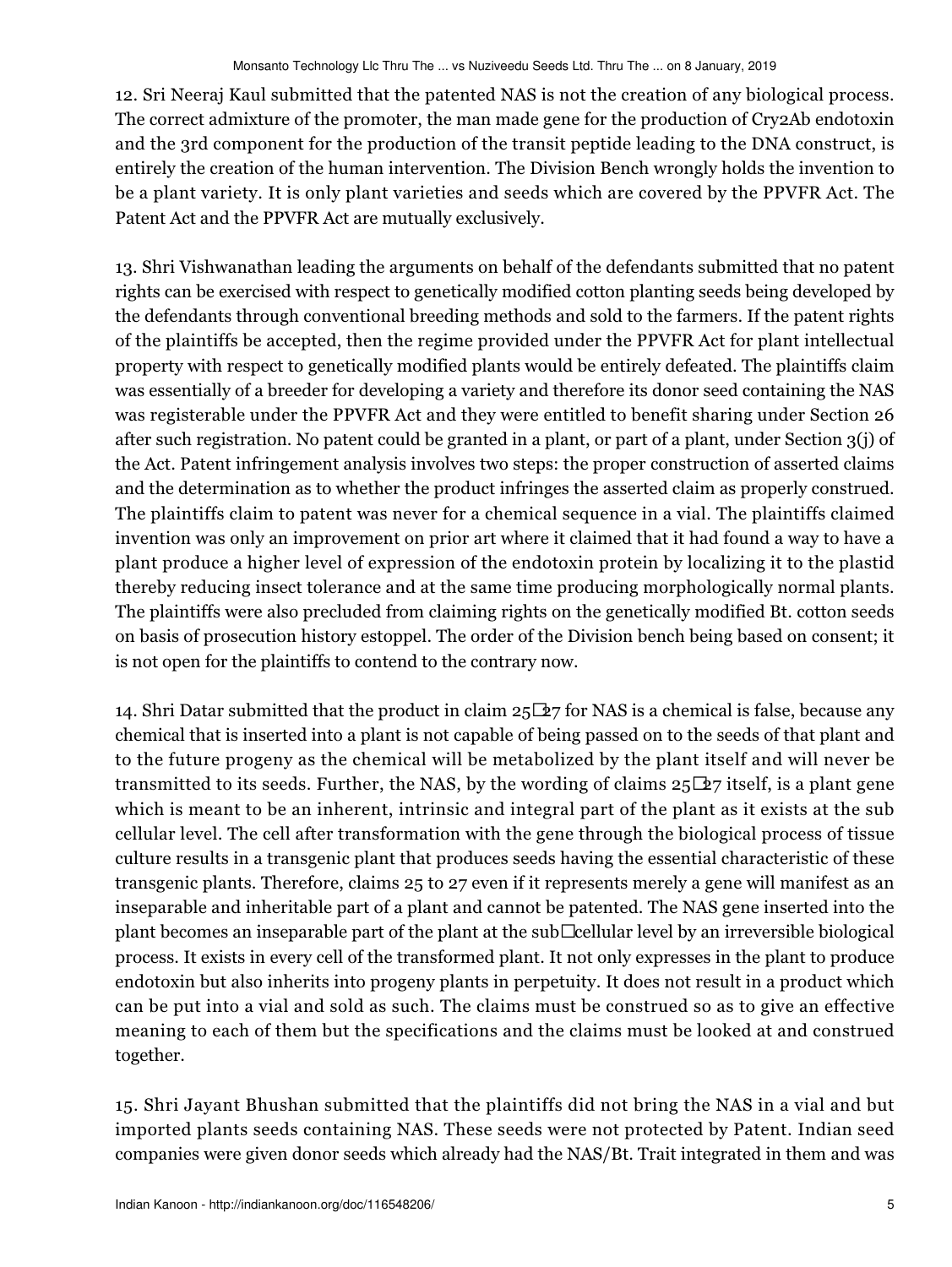capable of germination. What the Indian Seed companies do is to cross one of the plaintiffs plants with the plants of their proprietary Indian varieties suitable for cultivation in India, to develop a third/new cross−bred cotton variety which would have the Bt. trait from plaintiffs variety so as to resist Bollworm and other traits from their own developed varieties. Since the Indian Seed Companies do not use the NAS in isolation nor do they use the method of introducing the NAS into the plant through the method described in the patent, there is no infringement of the patent. NAS is an essentially biological process in which the patented product is neither separately used nor the patented process of insertion into a plant is used, the NAS is not being made or used by the Indian Seed Companies. The patent on a gene sequence in a test tube cannot negate/undo the important researchers and farmers rights under Sections 30 and 39 of the PPVFR Act. Section 39 relates to Farmers Rights entitling him to save, use, sow and re⊡sow his farmed produce including a registered variety protected under the Act. It was lastly submitted that if the Court is not inclined to uphold the order of the Division Bench, the matter may be remanded to the Division Bench for fresh hearing on the injunction matter because the correctness of the injunction order dated 28.03.2017 never came to be tested or considered by the Division Bench.

16. Shri Divan submitted that that there is no inventive step in the plaintiffs patent claim, until the artificial NAS is inserted into a plant so that the plant starts producing the delta endotoxin which is toxic to the Bollworms. There is no capability of industrial application of the NAS except to become part of a plant and to develop a transgenic plant. The threshold requirements of an invention in terms of the patents Act are missing until the implant stage. The inventive qualities begin when the NAS is inserted in a plant cell and not before that stage. Once, the NAS is inserted in a plant cell, the exclusion under Section 3(j) applies and the PPVFR Act becomes operative.

17. Shri Venugopal submitted that a conjoint reading of Section 2(j) and Section 3(c) of the Act makes it clear that it excludes patentability both of transgenic plants (invented through recombinant gene technology in the laboratory) and those invented through conventional breeding techniques even where a new plant, variety or species is initially created through genetic manipulation, to the extent that the subsequent production or propagation of the plant, variety or species is done through an essentially biological process, the biological process would not be patentable under Section 3(j) of the Act. Even if patent exclusion under Section 3(j) was not applicable, still the patent claim could never permit plaintiffs to claim the right to prevent farmers from making, using, offering for sale or selling plants or seeds of the cotton plant that contain Bt. gene. The patent of an artificial gene and the process for inserting it into the genome of a plant, will not entitle the exercise of rights under Section 48 of the Act in respect of a plant that contains the artificial gene on which it has a patent. The protection under Section 48 of the Act is capable of being exercised against other biotechnology companies that seek to replicate the Bt. gene product or the process of insertion of that gene in the genome of the cotton plant. Both the Patents Act and PPVFR Act have a link that is to protect the interests of the farmers so that they are not burdened by exorbitant rates of seeds.

18. Shri Prashant Bhusan, Shri Sanjiv Sen, and Smt. Anandita Mitra on behalf of the interveners submitted that the NAS is not capable of industrial application unless it becomes a part of the plant cell where it is expressed by the plant cell through essentially biological processes of transcription, translation, and replication, to produce the desired protein. The Biodiversity Act which prohibits the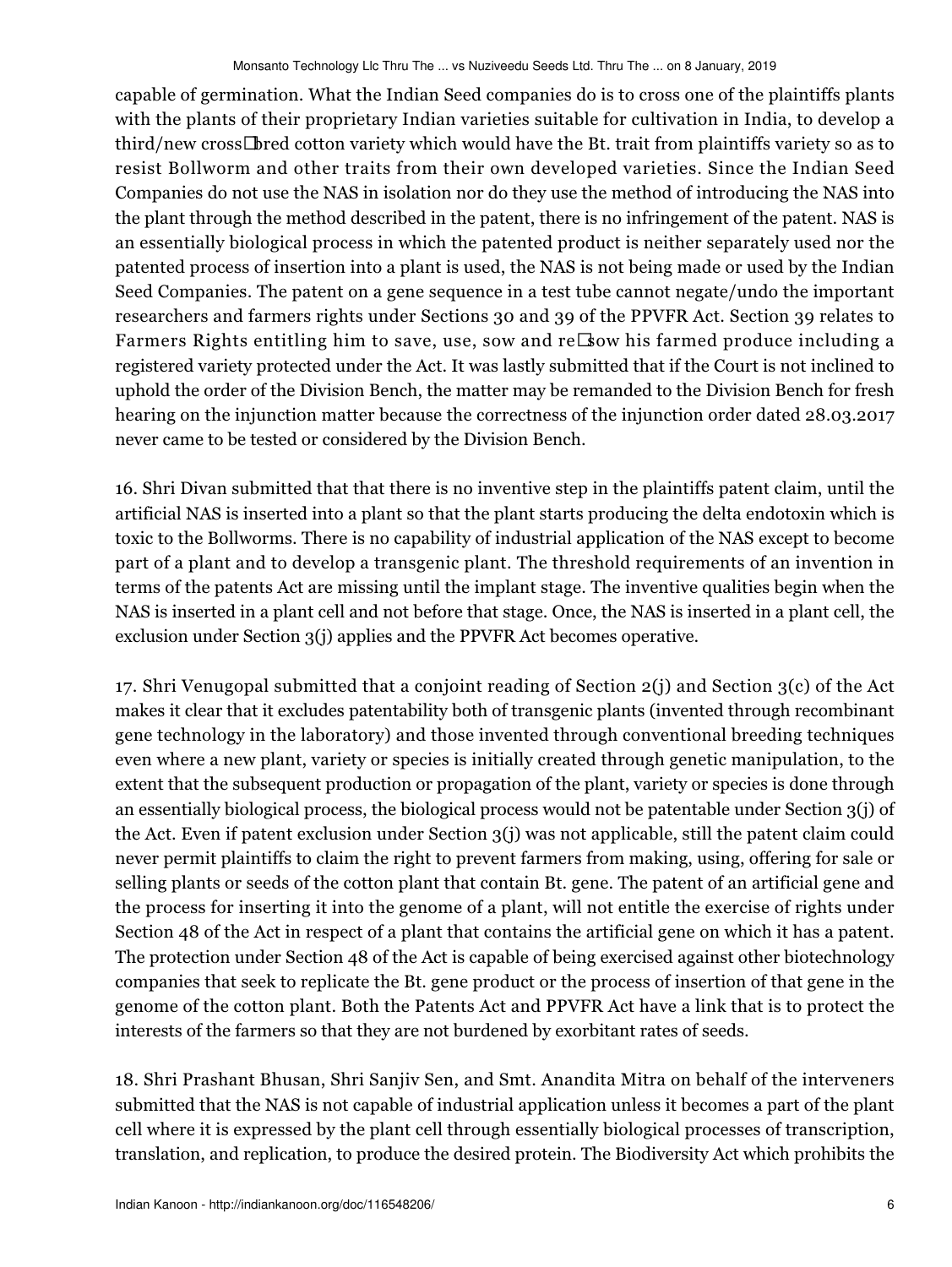use of any biological resources occurring in India for commercial utilisation and which includes genes used for improving crops and livestock through genetic intervention necessitates prior permission from the National Bio Diversity Authority which has not been taken by the plaintiffs. The NAS only adds a trait to a plant leading to development of a transgenic variety creating donor seeds. The seeds are not patentable under Section 3(j) of the Act though the plaintiffs may be entitled for benefit sharing under the provision of the PPVFR Act as defined under Section 2(h) of the PPVFR Act. The claim of the plaintiffs has ramifications beyond the immediate parties.

19. We have considered the respective submissions made on behalf of the parties. Though very elaborate submissions have been made with regard to facts and the technical processes involved in the patent in question, the provisions of the Act, the PPVFR Act and a large volume of case laws for construction of patents, the obligations under the World Trade Organisation (WTO), General Agreement on Tariffs and Trade (GATT), Trade□Related Aspects of Intellectual Property Rights (TRIPS) Agreement, leading to the Patents Amendment Act, 2002 on 25.06.2002, in view of nature of the order proposed to be passed, we do not consider it necessary to deal with the same at this stage, and leave open all questions of facts and law to be urged for consideration in appropriate proceedings.

20. The patent claims 1 $\Box 24$  are with regard to the processes while claims 25 $\Box 27$  are with regard to the chemical product called NAS. According to the plaintiffs, the latter was a man□ made DNA construct that did not exist in nature and did not otherwise form part of a plant existing in nature. The DNA construct was inserted into a plant which confers the trait of insect tolerance to the plant. It comprises of three different components i.e. (i) A promoter, (ii) A gene for the production of Cry2Ab 5−endotoxin and (iii) a third component for the production of a transit peptide. Of these three, Cry2Ab 5□ endotoxin is stated to be a man□made gene. This nucleic acid sequence is then inserted into the cell of the plant at a particular location resulting in the production of a fusion protein which comprises the Cry2Ab 5 $□$ endotoxin 7 bonded with transit peptide. The production of a fusion protein is critical in this respect for the technology to be effected in plants. The bacillus thuringiensis strain does not produce such a fusion protein. It is the plaintiffs claim that it is only its technology that allows a cotton plant to produce the Cry2Ab 8 $\Box$ endotoxin protected inter $\Box$ alia by claims 25−27 of the patented inventions. The subject patent claims the use of Bacillus thuringiensis strain and development of two genes designated Cry2Aa and Cry2Ab. Each gene sequence is known for its ability to synthesize proteins with pesticidal properties.

21. It is the contention of the defendants apart from the unpatentability of the plaintiffs claim, they have not violated patented rights, if any, as:

a) Nuziveedu sowed seeds of their proprietary cotton varieties alongside the Transgenic Bt. Cotton seed.

b) The Transgenic Bt. Cotton seed and the Nuziveedus varieties seed yielded different plants, which were cross−pollinated at the flowering stage.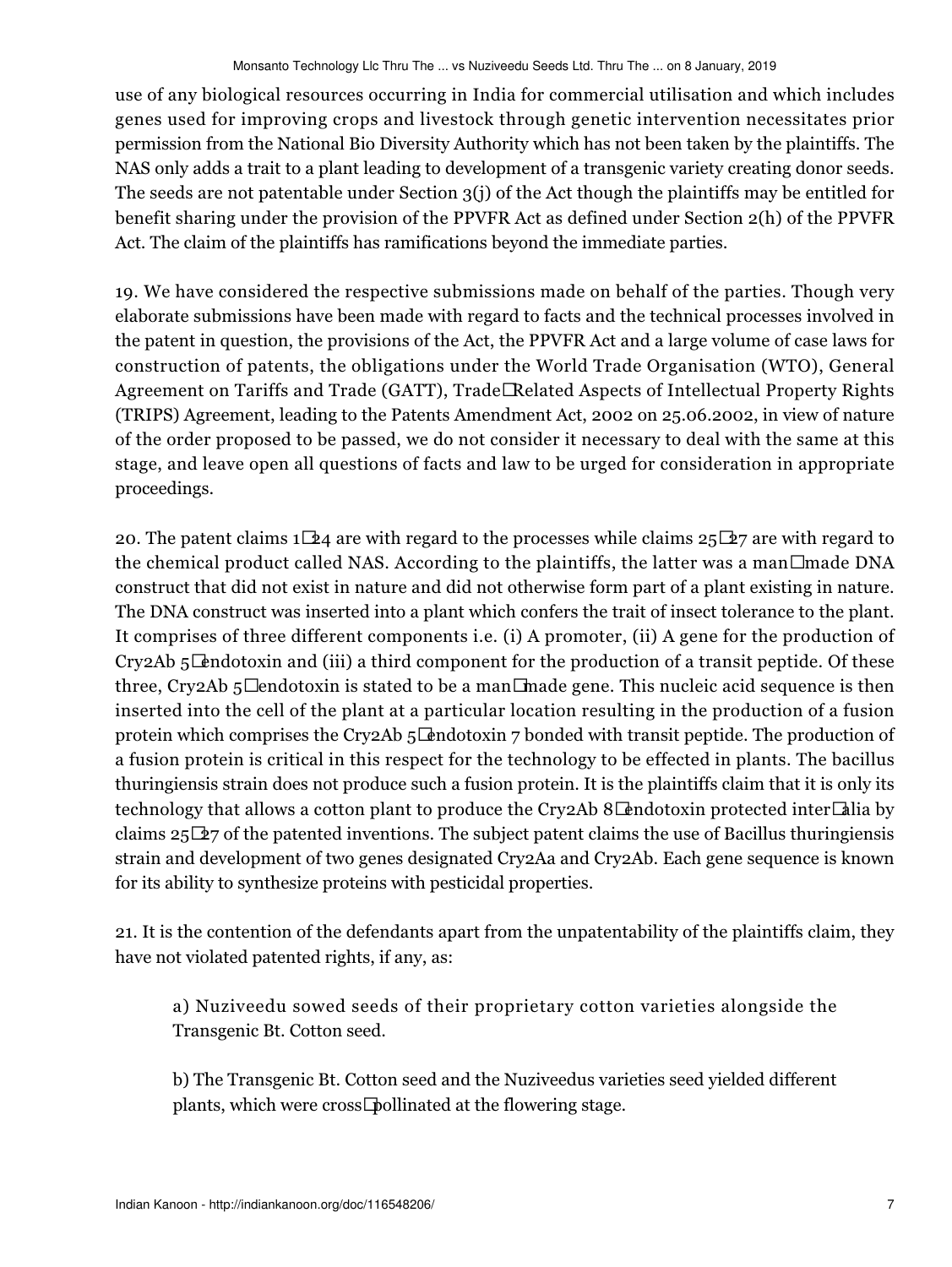c) The cotton fruits from the Nuziveedus cotton varieties had cotton seeds, which were carrying the proprietary hybrid (Bt. cotton hybrids)

d) Nuziveedu conducted extensive agronomic evaluation trials of newly developed Bt. Cotton Hybrids to ascertain their utility to the farmers.

e) Nuziveedu obtained the approval of the GEAC under the Environment (Protection) Act, 1986 for the commercial release of each new Bt. Cotton Hybrid which were considered satisfactory after internal evaluation, and thereafter produced in mass scale and distributed to the farmers.

22. Manifestly, the counter claim of the defendants was never considered by the learned Single Judge as only notice had been issued on the same. The plaintiffs had preferred an appeal against the nature of the injunctive relief with regard to the issue of licence fee/trait value, now conceded by the plaintiffs. We see no reason to reject the submission of Dr. Singhvi that it stands to reason why the plaintiffs would have consented to a summary adjudication of an existing patent and risk losing the same without any merit adjudication. The defendants themselves had contended in their appeal that the issues were complicated requiring expert evidence to be considered in a full−fledged trial. The Division Bench therefore ought to have confined its adjudication to the question whether grant of injunction was justified or unjustified in the facts and circumstances of the case. The Division Bench ought not to have examined the counter claim itself usurping the jurisdiction of the Single Judge to decide unpatentability of the process claims 1−24 also in the summary manner done. Summary adjudication of a technically complex suit requiring expert evidence also, at the stage of injunction in the manner done, was certainly neither desirable or permissible in the law. The suit involved complicated mixed questions of law and facts with regard to patentability and exclusion of patent which could be examined in the suit on basis of evidence.

23. Section 64 of the Act provides for revocation of patent based on a counter claim in a suit. It necessarily presupposes a valid consideration of the claims in the suit and the counter claim in accordance with law and not summary adjudication sans evidence by abstract consideration based on text books only. The Civil Procedure Code provides a detailed procedure with regard to the manner in which a suit instituted under Section 9, including a counter claim has to be considered and adjudicated. The Code mandates a procedure by settlement of issues, examination and cross examination of witnesses by the parties, including discovery/inspection of documents, culminating in the hearing of the suit and decree. A suit can be disposed of at the initial stage only on an admission inter alia under Order 12 Rule 6 or when the parties are not in issue under Order 16 Rule 1 and the other grounds mentioned therein, none of which are applicable herein. We are therefore satisfied that the Division Bench ought not to have disposed of the suit in a summary manner by relying on documents only, extracted from the public domain, and not even filed as exhibits in the suit, much less examination of expert witnesses, in the facts of the present case. There is no gain saying that the issues raised were complicated requiring technological and expert evidence with regard to issues of chemical process, biochemical, biotechnical and micro $\Box$ biological processes and more importantly whether the nucleic acid sequence trait once inserted could be removed from that variety or not and whether the patented DNA sequence was a plant or a part of a plant etc. are again all matters which were required to be considered at the final hearing of the suit.